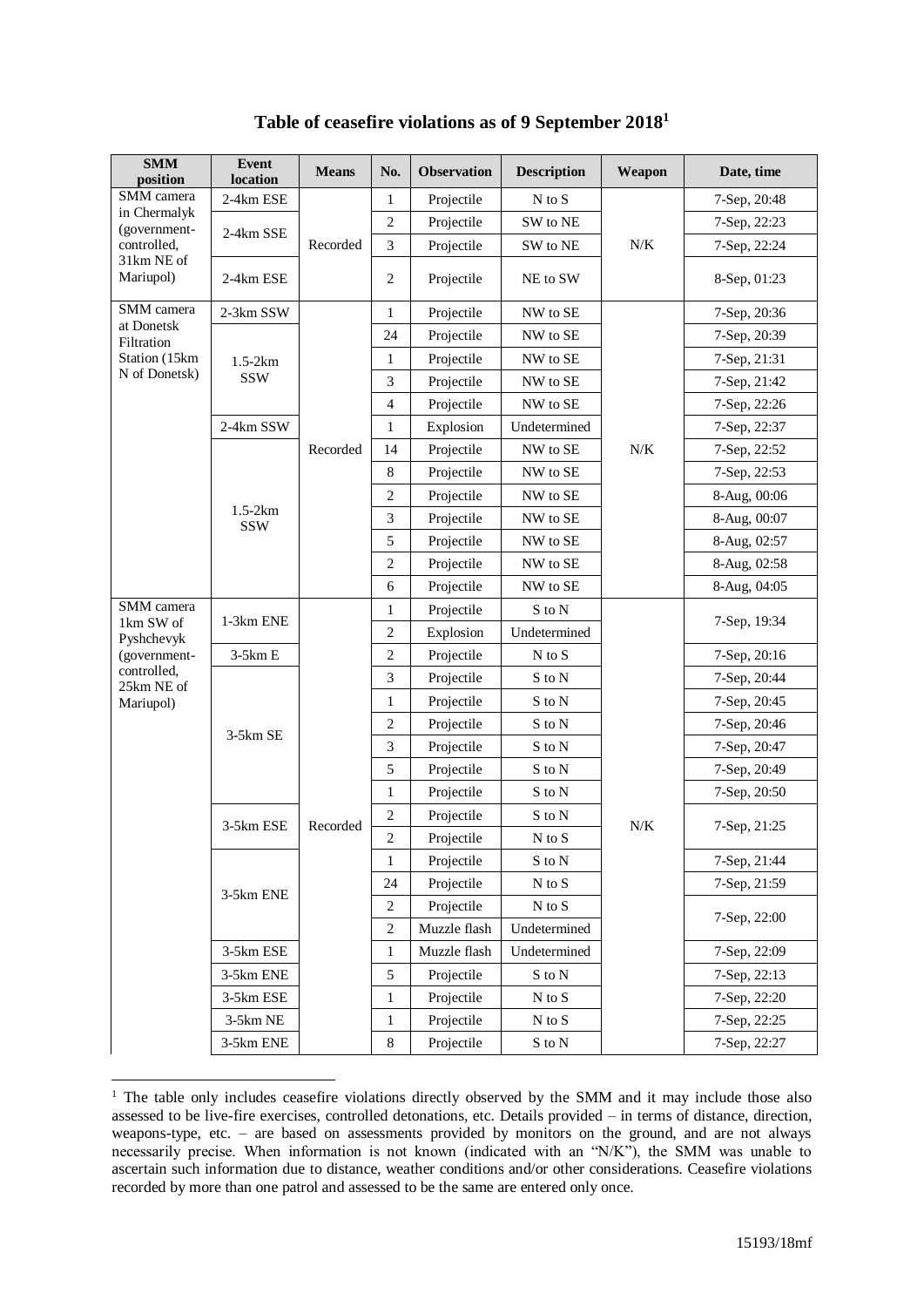|            |          | 1                       | Projectile   | $\mathbf N$ to $\mathbf S$ |           | 7-Sep, 22:54 |
|------------|----------|-------------------------|--------------|----------------------------|-----------|--------------|
|            |          | 2                       | Projectile   | $\mathbf N$ to $\mathbf S$ |           | 7-Sep, 22:55 |
| 3-5km NE   |          | $\overline{c}$          | Projectile   | N to S                     |           | 7-Sep, 23:03 |
|            |          | 1                       | Projectile   | $N$ to $S$                 |           | 7-Sep, 23:04 |
| 3-5km ENE  |          | 7                       | Projectile   | N to S                     |           | 7-Sep, 23:12 |
| $3-5km E$  |          | 3                       | Projectile   | $N$ to $S$                 |           | 7-Sep, 23:13 |
|            |          | $\sqrt{2}$              | Projectile   | N to S                     |           | 7-Sep, 23:22 |
| 3-5km NE   |          | $\overline{4}$          | Projectile   | N to S                     |           | 7-Sep, 23:23 |
|            |          | $\mathbf{1}$            | Projectile   | N to S                     |           | 7-Sep, 23:24 |
| $3-5km E$  |          | 15                      | Projectile   | S to N                     |           | 7-Sep, 23:29 |
| 3-5km NE   |          | $\overline{c}$          | Projectile   | N to S                     |           | 7-Sep, 23:41 |
|            |          | 1                       | Projectile   | N to S                     |           | 7-Sep, 23:50 |
| $3-5km E$  |          | 3                       | Projectile   | $N$ to $S$                 |           | 7-Sep, 23:56 |
|            |          | $\overline{c}$          | Projectile   | N to S                     |           | 7-Sep, 23:59 |
| 3-5km NE   |          | 1                       | Projectile   | $N$ to $S$                 |           | 8-Sep, 00:10 |
| $3-5km E$  |          | 10                      | Projectile   | S to N                     |           |              |
| 3-5km ENE  |          | 8                       | Projectile   | $\mathbf N$ to $\mathbf S$ |           | 8-Sep, 00:11 |
| $3-5km E$  |          | $\overline{4}$          | Projectile   | $\mathbf S$ to $\mathbf N$ |           | 8-Sep, 00:12 |
|            |          | 3                       | Projectile   | N to S                     |           | 8-Sep, 00:52 |
| 3-5km ESE  |          | $\overline{c}$          | Projectile   | N to S                     |           | 8-Sep, 00:54 |
| $3-5km E$  |          | 6                       | Projectile   | N to S                     |           | 8-Sep, 00:56 |
| 3-5km ENE  |          | $\overline{c}$          | Projectile   | S to N                     |           | 8-Sep, 00:58 |
| 3-5km NE   |          | 1                       | Projectile   | N to S                     |           | 8-Sep, 01:07 |
| $3-5km E$  | Recorded | 7                       | Projectile   | S to N                     | $N\!/\!K$ | 8-Sep, 01:11 |
|            |          | 8                       | Projectile   | S to N                     |           | 8-Sep, 01:22 |
| 3-5km ENE  |          | 1                       | Projectile   | $N$ to $S$                 |           |              |
|            |          | $\overline{\mathbf{c}}$ | Projectile   | S to N                     |           | 8-Sep, 01:28 |
| $3-5km E$  |          | 1                       | Projectile   | $\mathbf N$ to $\mathbf S$ |           | 8-Sep, 01:47 |
|            |          | 3                       | Projectile   | $\mathbf N$ to $\mathbf S$ |           |              |
| 3-5km ESE  |          | $\mathbf{1}$            | Projectile   | $\mathbf N$ to $\mathbf S$ |           | 8-Sep, 02:08 |
|            |          | $\overline{\mathbf{c}}$ | Explosion    | Undetermined               |           |              |
|            |          | 1                       | Projectile   | N to S                     |           | 8-Sep, 02:09 |
| $3-5km\to$ |          | 4                       | Projectile   | $\mathbf N$ to $\mathbf S$ |           | 8-Sep, 02:10 |
|            |          | $\boldsymbol{2}$        | Projectile   | S to N                     |           | 8-Sep, 02:12 |
|            |          | 1                       | Projectile   | $N$ to $S$                 |           |              |
| 3-5km ENE  |          | 7                       | Projectile   | N to S                     |           | 8-Sep, 02:35 |
|            |          | 1                       | Projectile   | $\mathbf N$ to $\mathbf S$ |           | 8-Sep, 03:43 |
| $3-5km E$  |          | $\mathfrak{2}$          | Muzzle flash |                            |           |              |
| 3-5km ENE  |          | 1                       | Projectile   | $\mathbf N$ to $\mathbf S$ |           |              |
| $3-5km E$  |          | $\boldsymbol{2}$        | Projectile   | $N$ to $S$                 |           | 8-Sep, 03:44 |
|            |          | $\boldsymbol{2}$        | Muzzle flash | Undetermined               |           |              |
| 3-5km ESE  |          | 3<br>Explosion          |              | Undetermined               |           | 8-Sep, 04:20 |
|            |          | 7                       | Projectile   | N to S                     |           |              |
| $3-5km E$  |          | 9                       | Projectile   | $\mathbf N$ to $\mathbf S$ |           | 8-Sep, 04:23 |
|            |          | 2                       | Projectile   | S to N                     |           | 8-Sep, 04:30 |
| 3-5km ENE  |          | 2                       | Explosion    | Undetermined               |           |              |
|            |          | 1                       | Explosion    | Undetermined               |           | 8-Sep, 04:32 |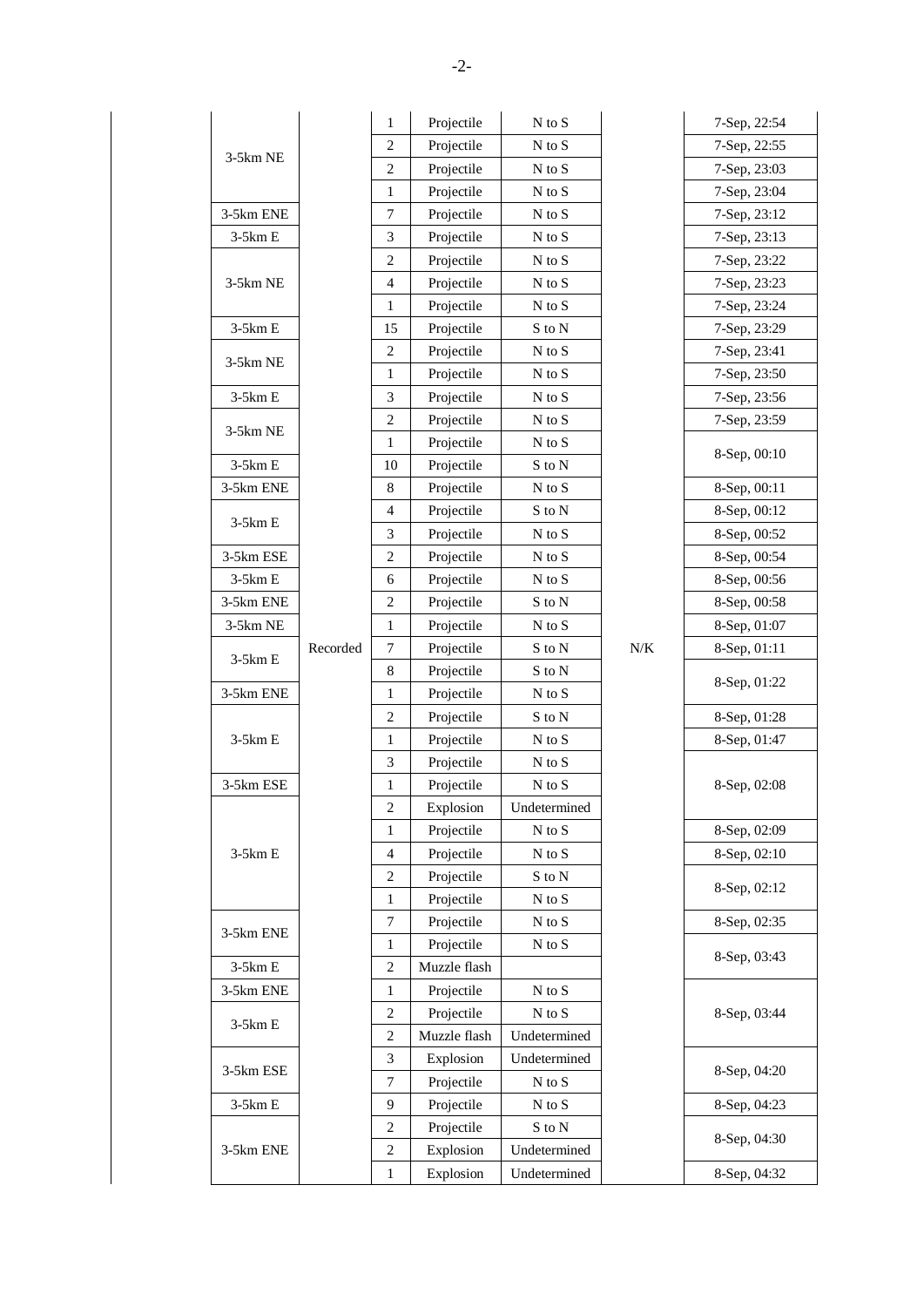|                                                                                                                  |             |          | $\overline{c}$ | Explosion             | Undetermined                                                                   |            | 8-Sep, 04:49       |
|------------------------------------------------------------------------------------------------------------------|-------------|----------|----------------|-----------------------|--------------------------------------------------------------------------------|------------|--------------------|
|                                                                                                                  | 3-5km ENE   |          | $\overline{2}$ | Explosion             | Undetermined                                                                   |            |                    |
|                                                                                                                  |             |          | $\mathbf{1}$   | Projectile            | $N$ to $S$                                                                     |            | 8-Sep, 04:50       |
|                                                                                                                  |             |          | $\overline{4}$ | Projectile            | S to N                                                                         |            |                    |
|                                                                                                                  |             | Recorded | $\overline{2}$ | Explosion             | Undetermined                                                                   | N/K        | 8-Sep, 04:51       |
|                                                                                                                  |             |          | $\overline{2}$ | Projectile            | $N$ to $S$                                                                     |            | 8-Sep, 04:53       |
|                                                                                                                  |             |          | $\mathfrak{2}$ | Explosion             | Undetermined                                                                   |            |                    |
|                                                                                                                  |             |          | $\overline{2}$ | Projectile            | S to N                                                                         |            | 8-Sep, 04:54       |
| SMM camera<br>at entry-exit<br>checkpoint in<br>Maiorsk<br>(government-<br>controlled,<br>45km NE of<br>Donetsk) | 3-5km ENE   | Recorded | 5              | Projectile            | WNW to ESE                                                                     | $N/K$      | 7-Sep, 22:30       |
| SMM camera                                                                                                       | 2.7-4km S   |          | 3              | Projectile            | E to W                                                                         |            | 7-Sep, 21:49       |
| at entry-exit<br>checkpoint in                                                                                   |             |          | $\mathbf{1}$   | Projectile            | E to W                                                                         |            |                    |
| Pyshchevyk<br>(government-<br>controlled,<br>25km NE of<br>Mariupol)                                             | $2.5-3km S$ | Recorded | $\mathbf{1}$   | Explosion             | Undetermined                                                                   | N/K        | 7-Sep, 23:49       |
| SMM camera                                                                                                       | 3-5km ENE   |          | $\mathbf{1}$   | Explosion             | Undetermined                                                                   |            | 7-Sep, 20:19       |
| in Svitlodarsk<br>(government-                                                                                   | $3-5km E$   |          | 21             | Projectile            | S to N                                                                         |            | 7-Sep, 21:35       |
| controlled,                                                                                                      | 3-5km ESE   |          | $\mathbf{1}$   | Explosion             | undetermined                                                                   |            | 7-Sep, 21:36       |
| 57km NE of                                                                                                       | $3-5km E$   | Recorded | 10             | Projectile            | S to N                                                                         | $N/K$      | 7-Sep, 22:05       |
| Donetsk)                                                                                                         |             |          | $\tau$         | Projectile            | S to N                                                                         |            | 7-Sep, 22:06       |
|                                                                                                                  |             |          | $\overline{4}$ | Projectile            | S to N                                                                         |            |                    |
|                                                                                                                  | 3-5km SE    |          | 22             | Projectile            | S to N                                                                         |            | 7-Sep, 22:22       |
| SMM camera<br>in Zolote<br>(government-<br>controlled,<br>60km W of<br>Luhansk)                                  | 5-8km SSE   | Recorded | $\mathbf{1}$   | Illumination<br>flare | In vertical<br>flight<br>(assessed as<br>outside the<br>disengagement<br>area) | $N/K$      | 7-Sep, 22:11       |
| Svitlodarsk<br>(government-                                                                                      |             |          | 4              | Shot                  |                                                                                | Small arms | 7-Sep, 19:50       |
| controlled,                                                                                                      |             |          | $\mathbf{1}$   | <b>Burst</b>          |                                                                                | $\rm HMG$  | 7-Sep, 19:51       |
| 57km NE of                                                                                                       |             |          | 3              | Shot                  |                                                                                | Small arms | 7-Sep, 20:14       |
| Donetsk)                                                                                                         |             |          | 26             | Shot                  |                                                                                |            | 7-Sep, 20:16-20:19 |
|                                                                                                                  |             |          | 1              | Explosion             | Undetermined                                                                   |            | 7-Sep, 20:25       |
|                                                                                                                  |             |          | $\mathfrak{S}$ | Shot                  |                                                                                | Small arms | 7-Sep, 20:26       |
|                                                                                                                  |             |          | 32             | Shot                  |                                                                                |            | 7-Sep, 20:47-20:50 |
|                                                                                                                  | 3-4km SE    | Heard    | $\sqrt{2}$     | <b>Burst</b>          |                                                                                | <b>HMG</b> | 7-Sep, 20:51       |
|                                                                                                                  |             |          | $\,8\,$        | Shot                  |                                                                                | Small arms | 7-Sep, 20:53       |
|                                                                                                                  |             |          | 6              | Shot                  |                                                                                |            | 7-Sep, 21:28       |
|                                                                                                                  |             |          | $\mathfrak{2}$ | <b>Burst</b>          |                                                                                | $\rm HMG$  | 7-Sep, 21:29       |
|                                                                                                                  |             |          | $\sqrt{2}$     | Explosion             | Undetermined                                                                   | Other      | 7-Sep, 21:30       |
|                                                                                                                  |             |          | 1              | <b>Burst</b>          |                                                                                | $\rm HMG$  | 7-Sep, 21:33       |
|                                                                                                                  |             |          | 5              | Explosion             | Outgoing                                                                       | Other      | 7-Sep, 21:34-21:37 |
|                                                                                                                  |             |          | $\,$ 8 $\,$    | Shot                  |                                                                                | Small arms | 7-Sep, 21:35       |
|                                                                                                                  |             |          | $\overline{4}$ | Shot                  |                                                                                |            | 7-Sep, 21:42       |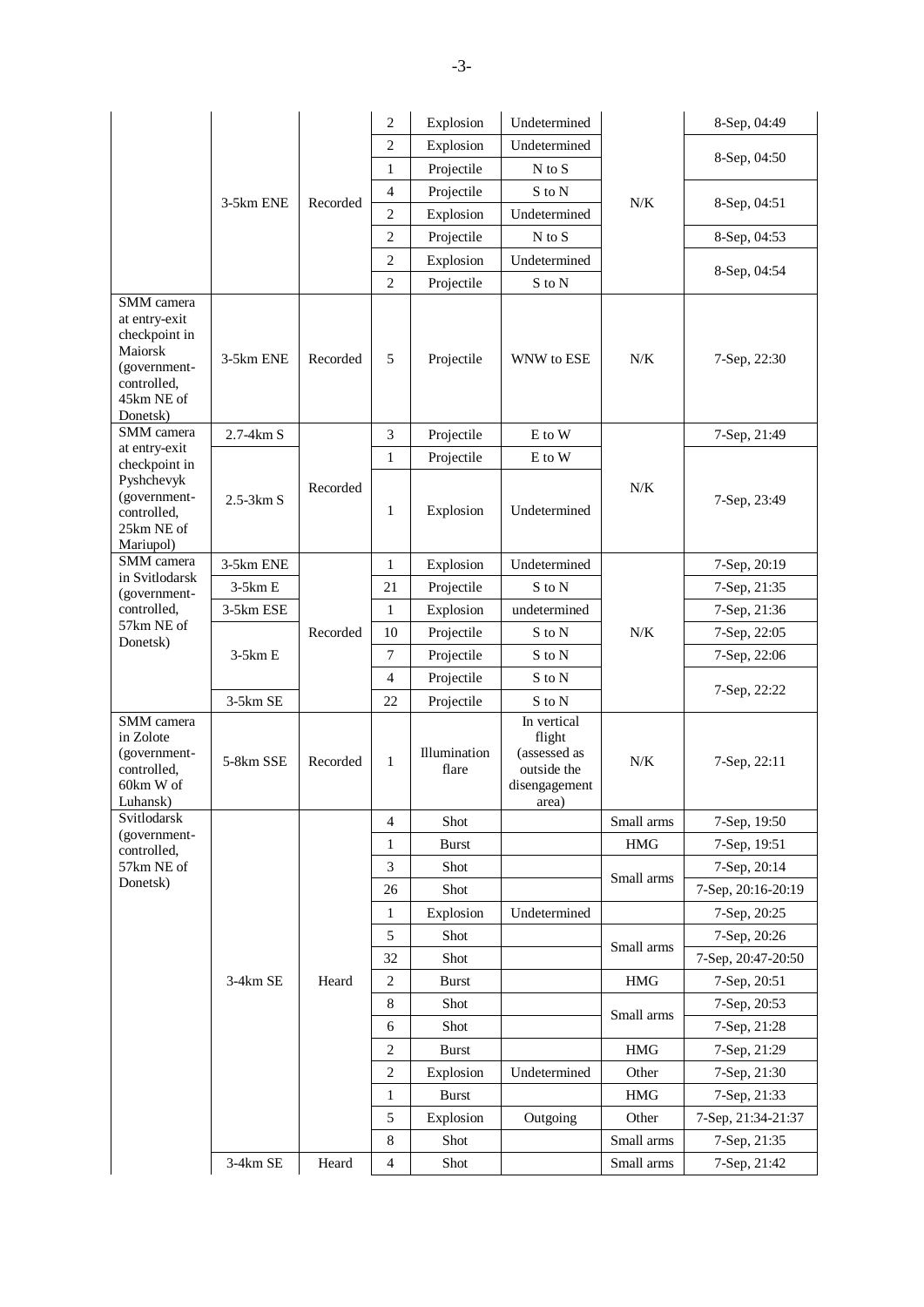|                                                                                   |                         |          | $\mathfrak{2}$ | Explosion    | Undetermined                                       | Other                | 7-Sep, 21:45       |
|-----------------------------------------------------------------------------------|-------------------------|----------|----------------|--------------|----------------------------------------------------|----------------------|--------------------|
|                                                                                   |                         |          | 8              | Shot         |                                                    |                      | 7-Sep, 22:00       |
|                                                                                   |                         |          | 15             | Shot         |                                                    | Small arms           | 7-Sep, 22:05       |
|                                                                                   |                         |          | $\overline{7}$ | Explosion    | Undetermined                                       |                      | 8-Sep, 07:08       |
|                                                                                   | 3-5km SSE               |          | 6              | Explosion    | Undetermined                                       | N/K                  | 8-Sep, 07:20       |
|                                                                                   |                         |          | $\overline{4}$ | Explosion    | Undetermined                                       |                      | 8-Sep, 07:46       |
|                                                                                   | 4-5km SE                |          | $\mathbf{1}$   | Explosion    | Undetermined                                       | Small arms           | 8-Sep, 12:30       |
| 1.6km SSE of                                                                      |                         |          | 5              | <b>Burst</b> |                                                    | <b>HMG</b>           | 8-Sep, 08:52-08:55 |
| Kamianka<br>(government-<br>controlled.<br>20km N of<br>Donetsk)                  | 2km SE                  | Heard    | 1              | <b>Burst</b> |                                                    | HMG                  | 8-Sep, 09:40       |
| Mariupol city<br>centre                                                           |                         |          |                |              |                                                    |                      |                    |
| (government-                                                                      |                         |          |                |              |                                                    |                      |                    |
| controlled)                                                                       | E                       | Heard    | 6              | Explosion    | Undetermined                                       | N/K                  | 8-Sep, 18:55-18:57 |
| Non-<br>government-                                                               | 1km NE                  |          | $\mathbf{1}$   | Explosion    | Impact                                             | Mortar<br>(type N/K) |                    |
| controlled part                                                                   | 1km NW                  |          | $\mathfrak{2}$ | <b>Burst</b> |                                                    |                      |                    |
| of Zaitseve (<br>50km NE of<br>Donetsk)                                           | 1km NE                  | Heard    | $\mathbf{1}$   | Shot         |                                                    | Small arms           | 8-Aug, 11:48       |
| NE edge of<br>Popasna<br>(government-<br>controlled,<br>69km W of<br>Luhansk)     | 5-7km ESE               | Heard    | 26             | Explosion    | Undetermined                                       | N/K                  | 8-Sep, 09:50-10:30 |
| Inside S edge<br>of Zolote<br>disengagement<br>area (non-                         | $1-1.5km$<br><b>NNW</b> | Heard    | 12             | Shot         | Assessed as<br>inside the<br>disengagement<br>area | Small arms           | 8-Sep, 09:58-10:18 |
| government-<br>controlled,<br>58km NW of<br>Luhansk)                              | $1-1.5km N$             |          | 8              | Shot         | Assessed as<br>inside the<br>disengagement<br>area |                      | 8-Sep, 09:58-10:18 |
| NW edge of<br>Peredilske<br>(government-<br>controlled,<br>24km NW of<br>Luhansk) | 5-7km SW                | Heard    | $\mathbf{1}$   | Explosion    | Undetermined                                       | $N\!/\!K$            | 8-Sep, 12:57       |
| SMM camera                                                                        |                         |          | $\overline{4}$ | Projectile   | SSW to NNE                                         |                      | 9-Sep, 02:35       |
| in Avdiivka<br>(government-<br>controlled,<br>17km N of<br>Donetsk)               | 3-5km ESE               | Recorded | $\mathbf{1}$   | Projectile   | NNE to SSW                                         | $N\!/\!K$            | 9-Sep, 02:37       |
| SMM camera                                                                        |                         |          | $\mathbf{1}$   | Projectile   | N to S                                             |                      | 9-Sep, 00:26       |
| at entry-exit<br>checkpoint in                                                    |                         |          | 31             | Projectile   | $N$ to $S$                                         |                      |                    |
| Berezove                                                                          | 1-3km ENE               | Recorded | $\mathbf{1}$   | Projectile   | WNW to ESE                                         | N/K                  | 9-Sep, 00:27       |
| (government-<br>controlled,<br>31km SW of<br>Donetsk)                             |                         |          | $\overline{4}$ | Projectile   | SSW to NNE                                         |                      | 9-Sep, 03:07       |
| SMM camera<br>at Donetsk                                                          | $1.5 - 2km$<br>SSW      |          | $\mathbf{1}$   | Projectile   | NW to SE                                           |                      | 9-Sep, 00:37       |
| Filtration                                                                        | 2-3km SSW               | Recorded | $\mathbf{1}$   | Projectile   | SE to NW                                           | $N\!/\!K$            | 9-Sep, 00:39       |
| Station (15km                                                                     | 1-2km SSW               |          | $\mathbf{1}$   | Projectile   | NW to SE                                           |                      | 9-Sep, 00:54       |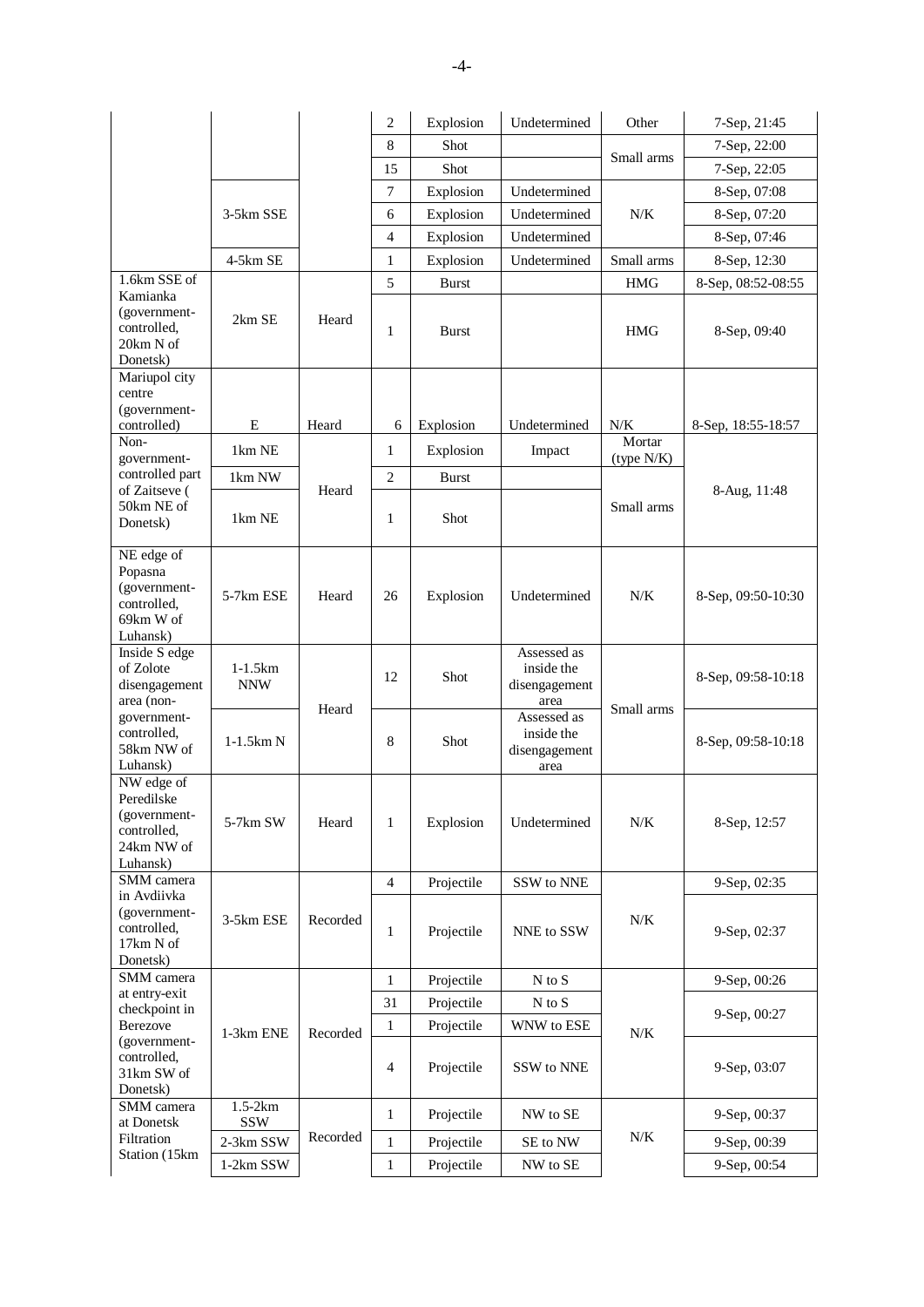| N of Donetsk)                                                                                                    | $1.5-2km$              |          | 5                            | Projectile              | NW to SE                                   |           | 9-Sep, 00:56 |
|------------------------------------------------------------------------------------------------------------------|------------------------|----------|------------------------------|-------------------------|--------------------------------------------|-----------|--------------|
|                                                                                                                  | <b>SSW</b>             |          | $\mathbf{1}$                 | Projectile              | NW to SE                                   |           | 9-Sep, 01:01 |
|                                                                                                                  | $1.5-2km$              |          | $\mathbf{1}$                 | Projectile              | NW to SE                                   |           | 9-Sep, 01:03 |
|                                                                                                                  | <b>SSW</b>             | Recorded | $\mathbf{1}$                 | Projectile              | NW to SE                                   | N/K       | 9-Sep, 01:05 |
|                                                                                                                  | 1-2km SSW              |          | $\mathbf{1}$                 | Projectile              | NW to SE                                   |           | 9-Sep, 01:27 |
| SMM camera                                                                                                       | 1-3km ENE              |          | $\mathbf{1}$                 | Muzzle flash            |                                            |           | 8-Sep, 20:39 |
| 1km SW of<br>Pyshchevyk                                                                                          |                        |          | $\overline{c}$               | Projectile              | $N$ to $S$                                 |           | 8-Sep, 22:20 |
| (government-                                                                                                     |                        | Recorded | $\overline{2}$               | Projectile              | $N$ to $S$                                 | $N/K$     | 8-Sep, 23:16 |
| controlled,<br>25km NE of                                                                                        | $1-3km E$              |          | $\mathbf{1}$                 | Projectile              | $N$ to $S$                                 |           | 8-Sep, 23:50 |
| Mariupol)                                                                                                        |                        |          | $\overline{c}$               | Projectile              | $N$ to $S$                                 |           | 8-Sep, 23:51 |
| SMM camera                                                                                                       |                        |          |                              |                         |                                            |           |              |
| in<br>Krasnohorivka<br>(government-<br>controlled,<br>21km W of<br>Donetsk)                                      | 5-8km SE               | Recorded | 2                            | Projectile              | In vertical<br>flight                      | $N/K$     | 8-Sep, 23:47 |
| SMM camera<br>at entry-exit<br>checkpoint in<br>Maiorsk<br>(government-<br>controlled,<br>45km NE of<br>Donetsk) | 2-4km ENE              | Recorded | $\mathbf{1}$                 | Projectile              | NW to SE                                   | $N/K$     | 8-Sep, 23:09 |
| SMM camera                                                                                                       |                        |          | 3                            | Projectile              | E to W                                     |           | 8-Sep, 21:10 |
| at entry-exit<br>checkpoint in                                                                                   |                        |          | $\overline{4}$               | Projectile              | E to W                                     |           | 8-Sep, 21:54 |
| Marinka                                                                                                          | 2-5km NNE              | Recorded | 3                            | Projectile              | E to W                                     | $N/K$     | 8-Sep, 22:39 |
| (government-<br>controlled,<br>23km SW of<br>Donetsk)                                                            |                        |          | 3                            | Projectile              | W to E                                     |           | 8-Sep, 22:41 |
| SMM camera<br>in Svitlodarsk                                                                                     | 1-2km ESE              |          | $\mathbf{1}$                 | Illumination<br>flare   | In vertical<br>flight                      |           | 8-Sep, 20:24 |
| (government-<br>controlled,                                                                                      | 4-6km ENE              |          | 3                            | Projectile              | ESE to WNW                                 |           | 8-Sep, 20:25 |
| 57km NE of                                                                                                       | 4-6km E                |          | 5                            | Projectile              | $N$ to $S$                                 |           | 8-Sep, 20:26 |
| Donetsk)                                                                                                         |                        |          | 3                            | Explosion               | Undetermined                               |           |              |
|                                                                                                                  | 4-6km ESE              |          | 12                           | Projectile              | $\mathbf S$ to $\mathbf N$                 |           | 8-Sep, 20:35 |
|                                                                                                                  | $6-10km$ SE            |          | 6                            | Projectile              | $N$ to $S$                                 |           | 8-Sep, 21:16 |
|                                                                                                                  | 10-15km SE             |          | 4                            | Projectile              | $\mathbf N$ to $\mathbf S$                 |           | 8-Sep, 21:17 |
|                                                                                                                  | 15-18km SE             |          | 7                            | Projectile              | $\mathbf N$ to $\mathbf S$                 |           |              |
|                                                                                                                  | $6-10km$<br><b>ENE</b> | Recorded | 1                            | Explosion               | Undetermined                               | $N\!/\!K$ | 8-Sep, 21:22 |
|                                                                                                                  | 15-18km SE             |          | 4                            | Projectile              | S to N                                     |           | 8-Sep, 21:23 |
|                                                                                                                  |                        |          | $\sqrt{2}$                   | Projectile              | $\mathbf S$ to $\mathbf N$                 |           | 8-Sep, 21:24 |
|                                                                                                                  |                        |          | 13                           | Projectile              | $\mathbf N$ to $\mathbf S$                 |           | 8-Sep, 21:34 |
|                                                                                                                  | 10-15km                |          | 3                            | Projectile              | $\mathbf N$ to $\mathbf S$                 |           | 8-Sep, 21:35 |
|                                                                                                                  | ESE                    |          | 9                            | Projectile              | $\mathbf N$ to $\mathbf S$                 |           | 8-Sep, 21:36 |
|                                                                                                                  |                        |          | 4                            | Projectile              | S to N                                     |           |              |
|                                                                                                                  | 4-6km ESE              |          | 6                            | Projectile              | $\mathbf S$ to $\mathbf N$                 |           | 8-Sep, 22:15 |
|                                                                                                                  | 4-8km ESE              |          | $\mathbf{1}$                 | Projectile              | $\mathbf N$ to $\mathbf S$                 |           | 8-Sep, 22:22 |
|                                                                                                                  | 5-8km ESE              |          | $\mathbf{1}$<br>$\mathbf{1}$ | Projectile<br>Explosion | $\mathbf N$ to $\mathbf S$<br>Undetermined |           | 8-Sep, 22:28 |
|                                                                                                                  |                        |          |                              |                         |                                            |           |              |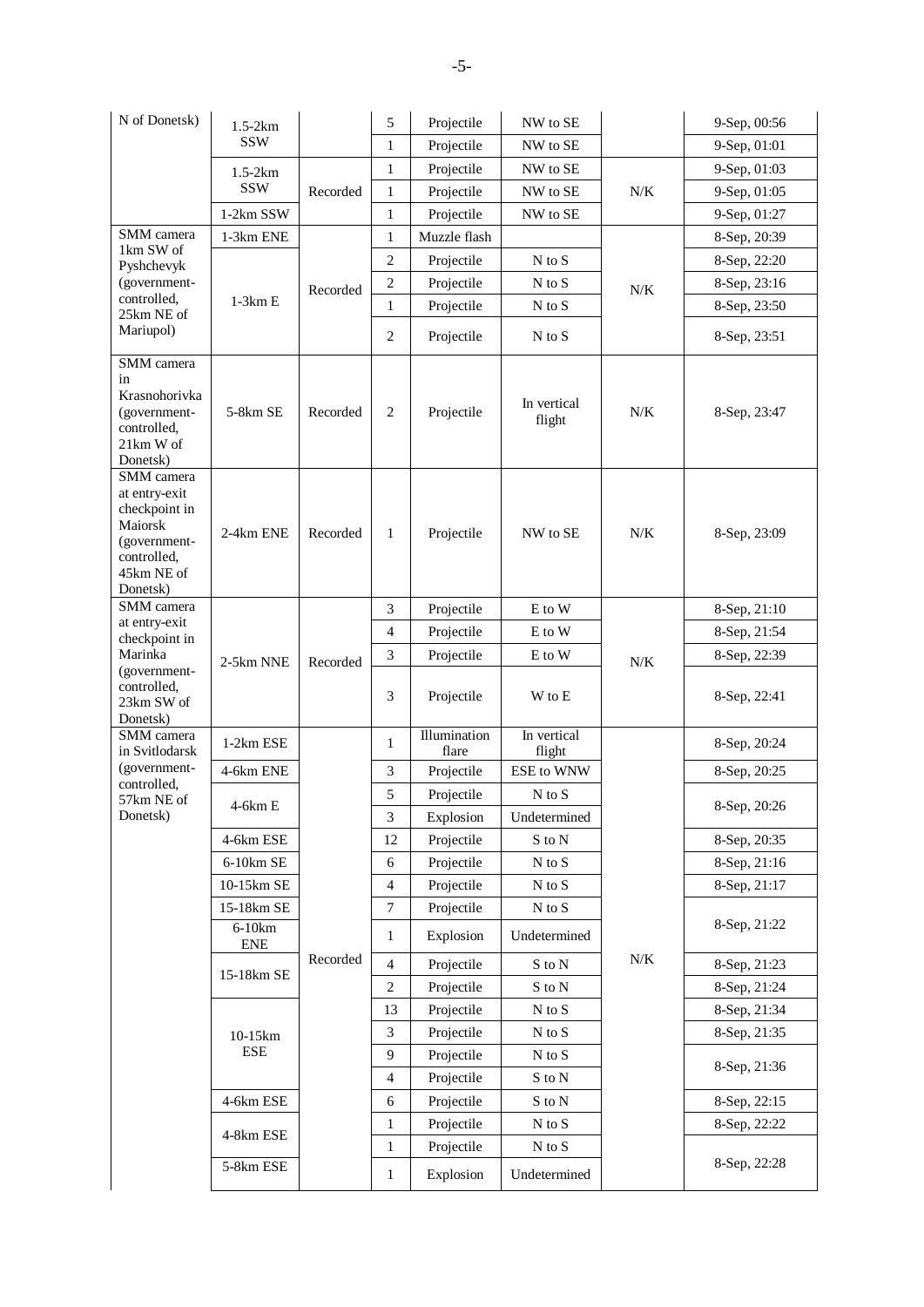|                                      | 10-15km SE                                    |          | 7              | Projectile   | $N$ to $S$                 |                                   | 8-Sep, 22:31       |
|--------------------------------------|-----------------------------------------------|----------|----------------|--------------|----------------------------|-----------------------------------|--------------------|
|                                      | 4-8km ESE                                     |          | $\mathbf{1}$   | Projectile   | $N$ to $S$                 |                                   | 8-Sep, 23:04       |
|                                      | 4-8km E<br>$6-10km$<br><b>ESE</b><br>8-10km E |          | $\mathbf{1}$   | Explosion    | Undetermined               |                                   |                    |
|                                      |                                               |          | $\overline{c}$ | Explosion    | Undetermined               |                                   | 8-Sep, 23:07       |
|                                      |                                               |          | $\overline{c}$ | Projectile   | SE to NW                   |                                   | 8-Sep, 23:18       |
|                                      |                                               |          | $\mathbf{1}$   | Projectile   | $\mathbf N$ to $\mathbf S$ |                                   | 8-Sep, 23:26       |
|                                      | 10-15km<br><b>ESE</b>                         |          | $\mathfrak{2}$ | Projectile   | $N$ to $S$                 |                                   | 8-Sep, 23:37       |
|                                      | 10-15km SE                                    | Recorded | 12             | Projectile   | S to N                     | $N/K$                             | 8-Sep, 23:38       |
|                                      | 10-15km                                       |          | $\mathbf{1}$   | Projectile   | $N$ to $S$                 |                                   | 8-Sep, 23:50       |
|                                      | <b>ESE</b>                                    |          | $\mathbf{1}$   | Explosion    | Undetermined               |                                   |                    |
|                                      |                                               |          | $\mathbf{1}$   | Projectile   | N to S                     |                                   | 8-Sep, 23:51       |
|                                      | 8-10km<br><b>ESE</b>                          |          | 3              | Projectile   | $N$ to $S$                 |                                   | 8-Sep, 23:53       |
|                                      |                                               |          | $\mathbf{1}$   | Explosion    | Outgoing                   |                                   |                    |
|                                      | 8-10km E                                      |          | $\mathbf{1}$   | Projectile   | $N$ to $S$                 |                                   | 8-Sep, 23:56       |
|                                      |                                               |          | $\mathbf{1}$   | Explosion    | Outgoing                   |                                   |                    |
| The railway<br>station in            |                                               |          | $\mathbf{1}$   | Explosion    | Undetermined               | $N/K$                             | 9-Sep, 09:30       |
| Yasynuvata                           | 3km W                                         |          | 5              | Shot         |                            | Small arms                        |                    |
| $(non-$                              |                                               |          | $\mathbf{1}$   | Explosion    | Undetermined               | N/K                               | 9-Sep, 09:40       |
| government-<br>controlled,           | $3-4km$ W                                     | Heard    | $\mathbf{1}$   | Explosion    | Undetermined               |                                   | 9-Sep, 10:58       |
| 16km NE of<br>Donetsk)               | $2-3km$<br><b>WSW</b>                         |          | $\,8\,$        | Shot         |                            | Small arms                        | 9-Sep, 11:20       |
|                                      | 5-6km<br><b>WSW</b>                           |          | $\mathbf{1}$   | Explosion    | Undetermined               | $N\!/\!K$                         | 9-Sep, 11:44       |
| SW edge of<br>Avdiivka               | 3-4km SE                                      | Heard    | $\sqrt{2}$     | Explosion    | Undetermined               |                                   | 9-Sep, 10:55       |
| (government-                         |                                               |          | $\sqrt{2}$     | Explosion    | Undetermined               | ${\rm N/K}$                       | 9-Sep, 10:58       |
| controlled,<br>17km N of<br>Donetsk) | 2-3km SSE                                     |          | $\sqrt{2}$     | Explosion    | Undetermined               |                                   | 9-Sep, 11:45       |
| Svitlodarsk                          |                                               | Heard    | $\,$ 8 $\,$    | Explosion    | Undetermined               | $N/K$                             | 8-Sep, 18:59-19:03 |
| (government-<br>controlled,          |                                               | Heard    | 13             | <b>Burst</b> |                            | Small arms                        | 8-Sep, 19:07       |
| 57km NE of                           |                                               | Heard    | $\sqrt{2}$     | Explosion    | Undetermined               | $N\!/\!K$                         | 8-Sep, 19:08       |
| Donetsk)                             |                                               | Heard    | 12             | Shot         |                            | Small arms                        | 8-Sep, 19:08-19:11 |
|                                      | 4-5km SSE                                     | Heard    | 5              | Explosion    | Undetermined               | $N\!/\!K$                         | 8-Sep, 19:12       |
|                                      |                                               | Heard    | $22\,$         | <b>Burst</b> |                            | Small arms                        | 8-Sep, 19:12-19:15 |
|                                      |                                               | Heard    | $\sqrt{5}$     | Explosion    | Undetermined               | $N\!/\!K$                         | 8-Sep, 19:17       |
|                                      |                                               | Heard    | 6              | Shot         |                            | $\operatorname{IFV}$<br>$(BMP-2)$ | 8-Sep, 19:18       |
|                                      |                                               | Heard    | 18             | Shot         |                            | Small arms                        | 8-Sep, 19:18-19:20 |
|                                      | 4-6km SE                                      | Heard    | $\overline{4}$ | Explosion    | Undetermined               | $N/K$                             | 8-Sep, 19:24-19:26 |
|                                      |                                               | Heard    | 15             | <b>Burst</b> |                            |                                   | 8-Sep, 19:54-19:55 |
|                                      |                                               | Heard    | 20             | Shot         |                            |                                   | 8-Sep, 20:04       |
|                                      | 4-5km SSE                                     | Heard    | 13             | Shot         |                            | Small arms                        | 8-Sep, 20:07-20:08 |
|                                      |                                               | Heard    | $\overline{4}$ | <b>Burst</b> |                            |                                   | 8-Sep, 20:18       |
|                                      |                                               | Heard    | 17             | Shot         |                            |                                   | 8-Sep, 20:20-20:21 |
|                                      | 4-6km SE                                      |          | 16             | Explosion    | Undetermined               | $N\!/\!K$                         | 8-Sep, 20:25-20:27 |
|                                      | 4-5km SSE                                     |          | $27\,$         | Shot         |                            | Small arms                        | 8-Sep, 20:25-20:30 |
|                                      | 4-6km SE                                      | Heard    | $\tau$         | Explosion    | Undetermined               | Mortar<br>(type N/K)              | 8-Sep, 20:41-20:46 |
|                                      | 4-6km SSE                                     |          | 22             | Shot         |                            | Small arms                        | 8-Sep, 20:43-20:49 |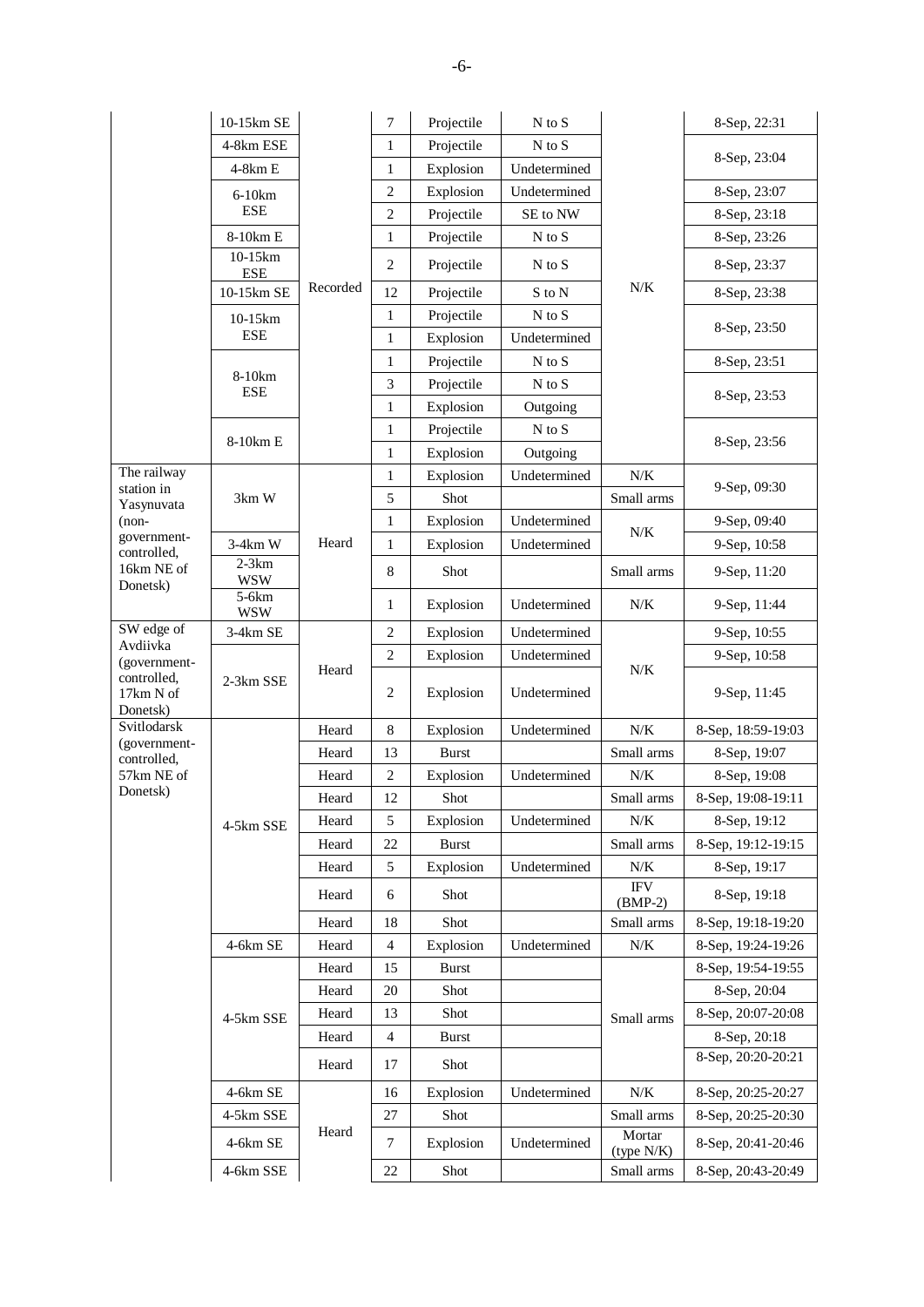|           |       | $\,8\,$        | <b>Burst</b> |              | <b>HMG</b>                        | 8-Sep, 20:50-20:53 |
|-----------|-------|----------------|--------------|--------------|-----------------------------------|--------------------|
| 4-5km SSE |       | 13             | Shot         |              | Small arms                        | 8-Sep, 20:50-20:54 |
| 5-6km SE  |       | 8              | Explosion    | Undetermined | $N\!/\!K$                         | 8-Sep, 21:05-21:08 |
|           |       | 18             | Shot         |              | Small arms                        | 8-Sep, 21:05-21:10 |
| 4-5km SSE |       | 9              | <b>Burst</b> |              | <b>HMG</b>                        | 8-Sep, 21:13       |
|           |       | 21             | Shot         |              | Small arms                        | 8-Sep, 21:13-21:15 |
| 4-5km SE  |       | 1              | Explosion    | Undetermined | $N\!/\!K$                         | 8-Sep, 21:15       |
| 4-5km SSE |       | 26             | Shot         |              | Small arms                        | 8-Sep, 21:16-21:18 |
| 4-5km SE  |       | 9              | Explosion    | Undetermined | N/K                               | 8-Sep, 21:19-21:22 |
|           |       | 12             | <b>Burst</b> |              | <b>HMG</b>                        | 8-Sep, 21:20-21:23 |
|           |       | 26             | Shot         |              | Small arms                        |                    |
| 4-5km SSE |       | 11             | Shot         |              | $\operatorname{IFV}$<br>$(BMP-2)$ | 8-Sep, 21:26-21:27 |
|           |       | 23             | Shot         |              | Small arms                        | 8-Sep, 21:26-21:28 |
|           |       | 26             | <b>Burst</b> |              |                                   | 8-Sep, 21:33-21:38 |
| 4-6km SSE |       | 8              | Shot         |              | <b>IFV</b><br>$(BMP-2)$           | 8-Sep, 21:34-21:36 |
|           |       | 16             | <b>Burst</b> |              | <b>HMG</b>                        | 8-Sep, 21:34-21:37 |
| 4-6km SE  |       | 13             | Explosion    | Undetermined | N/K                               | 8-Sep, 21:40-21:42 |
| 4-6km SSE |       | 18             | Shot         |              | Small arms                        | 8-Sep, 21:43-21:48 |
| 4-6km SE  |       | 9              | Explosion    | Undetermined | N/K                               | 8-Sep, 21:46-21:49 |
| 4-5km SSE |       | 12             | <b>Burst</b> |              | Small arms                        | 8-Sep, 21:50-21:51 |
| 4-6km SE  |       | $\overline{4}$ | Explosion    | Undetermined | $N\!/\!K$                         | 8-Sep, 21:55       |
| 4-5km SSE |       | 17             | <b>Burst</b> |              | Small arms                        | 8-Sep, 21:56-21:58 |
| 4-6km SE  |       | 11             | Explosion    | Undetermined | $N\!/\!K$                         | 8-Sep, 22:00-22:08 |
|           |       | 20             | Shot         |              |                                   | 8-Sep, 22:01-22:05 |
| 4-5km SSE |       | 12             | <b>Burst</b> |              | Small arms                        | 8-Sep, 22:10       |
|           |       | 14             | Shot         |              |                                   | 8-Sep, 22:13-22:14 |
| 4-6km SE  |       | 2              | Explosion    | Undetermined | $N\!/\!K$                         | 8-Sep, 22:18       |
| 4-6km SSE |       | 27             | Shot         |              | Small arms                        | 8-Sep, 22:20-22:24 |
| 4-6km SE  |       | 2              | Explosion    | Undetermined | N/K                               | 8-Sep, 22:30       |
|           |       | 33             | Shot         |              | Small arms                        | 8-Sep, 22:30-22:33 |
| 4-5km SSE |       | 3              | Shot         |              | <b>IFV</b><br>$(BMP-2)$           | 8-Sep, 22:32       |
|           |       | 24             | <b>Burst</b> |              |                                   | 8-Sep, 22:40-22:43 |
| 4-5km SSE |       | 30             | Shot         |              | Small arms                        | 8-Sep, 22:48-22:51 |
|           |       | 2              | <b>Burst</b> |              | <b>HMG</b>                        | 8-Sep, 22:54       |
| 4-6km SE  |       | 2              | Explosion    | Undetermined | $N\!/\!K$                         | 8-Sep, 22:57       |
| 4-5km SSE |       | 28             | Shot         |              | Small arms                        | 8-Sep, 22:57-23:03 |
| 4-6km SE  |       | 4              | Explosion    | Undetermined | $N\!/\!K$                         | 8-Sep, 23:04-23:05 |
| 4-6km SSE | Heard | 3              | Shot         |              | <b>IFV</b><br>$(BMP-2)$           | 8-Sep, 23:08       |
| 4-5km SSE |       | 23             | Shot         |              | Small arms                        | 8-Sep, 23:11-23:14 |
| 4-6km SE  |       | 3              | Explosion    | Undetermined | N/K                               | 8-Sep, 23:15-23:17 |
|           |       | 18             | <b>Burst</b> |              |                                   | 8-Sep, 23:16-23:18 |
| 4-5km SSE |       | 12             | <b>Burst</b> |              | Small arms                        | 8-Sep, 23:22       |
|           |       | 18             | <b>Burst</b> |              |                                   | 8-Sep, 23:25-23:30 |
| 4-6km SE  |       | 3              | Explosion    | Undetermined | N/K                               | 8-Sep, 23:28       |
| 4-5km SSE |       | 26             | Burst        |              | Small arms                        | 8-Sep, 23:32-23:36 |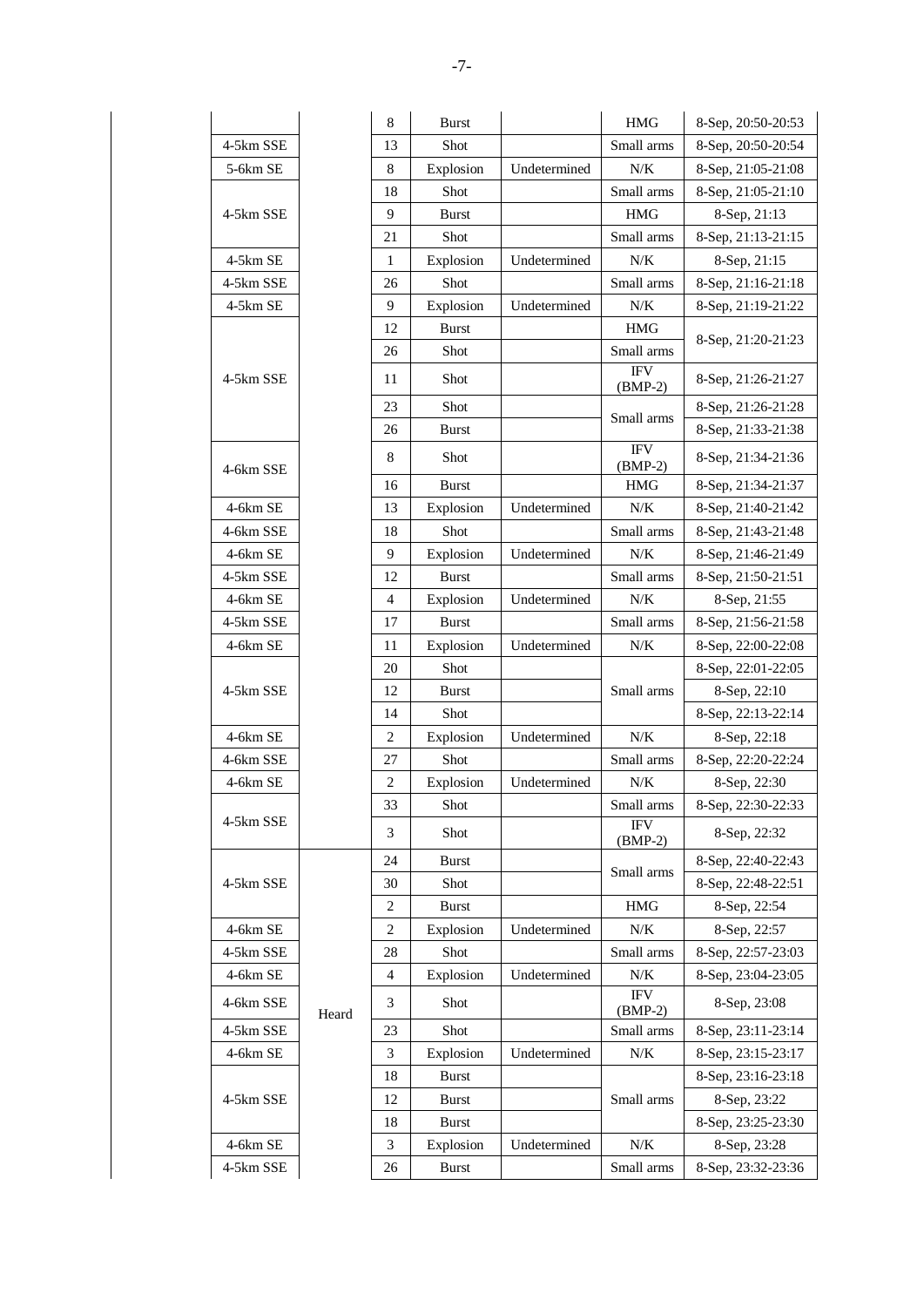|                                                                                |                       |       | 15             | <b>Burst</b>  |                                                                       | <b>HMG</b>              | 8-Sep, 23:34-23:35 |
|--------------------------------------------------------------------------------|-----------------------|-------|----------------|---------------|-----------------------------------------------------------------------|-------------------------|--------------------|
|                                                                                | 4-6km SE              |       | 8              | Shot          |                                                                       | <b>IFV</b><br>$(BMP-2)$ | 8-Sep, 23:35       |
|                                                                                | 4-5km SSE             |       | 12             | Shot          |                                                                       | Small arms              | 8-Sep, 23:38-23:40 |
|                                                                                |                       |       | $\overline{2}$ | Explosion     | Undetermined                                                          | N/K                     | 8-Sep, 23:42       |
|                                                                                | $4-6km$ SE            |       | $\overline{2}$ | Explosion     | Undetermined                                                          |                         | 8-Sep, 23:44       |
|                                                                                | $4-5km$ SE            |       | 6              | Shot          |                                                                       | <b>IFV</b><br>$(BMP-2)$ | 8-Sep, 23:45       |
|                                                                                |                       |       | 11             | Shot          |                                                                       | Small arms              | 8-Sep, 23:45-23:46 |
|                                                                                | 4-5km SSE             |       | 15             | <b>Burst</b>  |                                                                       | N/K                     | 8-Sep, 23:48       |
|                                                                                | 4-6km SE              |       | $\overline{2}$ | Explosion     | Undetermined                                                          |                         | 8-Sep, 23:49       |
|                                                                                | 4-5km SSE             |       | $\mathbf{Q}$   | <b>Burst</b>  |                                                                       | <b>HMG</b>              | 8-Sep, 23:50       |
|                                                                                | $4-6km$ SE            |       | 6              | Shot          |                                                                       | <b>IFV</b><br>$(BMP-2)$ | 8-Sep, 23:51       |
|                                                                                |                       |       | $\overline{4}$ | Explosion     | Undetermined                                                          | N/K                     |                    |
|                                                                                | 4-5km SSE             |       | 22             | Shot          |                                                                       | Small arms              | 8-Sep, 23:52-23:54 |
|                                                                                | 4-5km ESE             |       | 35             | Shot          |                                                                       |                         | 8-Sep, 23:57-23:59 |
| Stanytsia<br>Luhanska<br>(government-<br>controlled.<br>16km NE of<br>Luhansk) | $4-6km$<br><b>WSW</b> | Heard | $\mathbf{1}$   | Explosion     | Undetermined<br>(assessed as<br>outside the<br>disengagement<br>area) | $N/K$                   | 9-Sep, 05:36       |
| Zolote-<br>4/Rodina<br>(government-<br>controlled,<br>59km W of<br>Luhansk)    | 1-2km ESE             | Heard | 9              | <b>Bursts</b> | Assessed as<br>outside the<br>disengagement<br>area                   | Small arms              | 9-Sep, 12:04-12:05 |
| E edge of<br>Nyzhnie<br>(government-<br>controlled,<br>56km NW of<br>Luhansk)  | $1-2km E$             | Heard | $\overline{2}$ | Explosion     | Undetermined                                                          | N/K                     | 9-Sep, 12:10-12:11 |